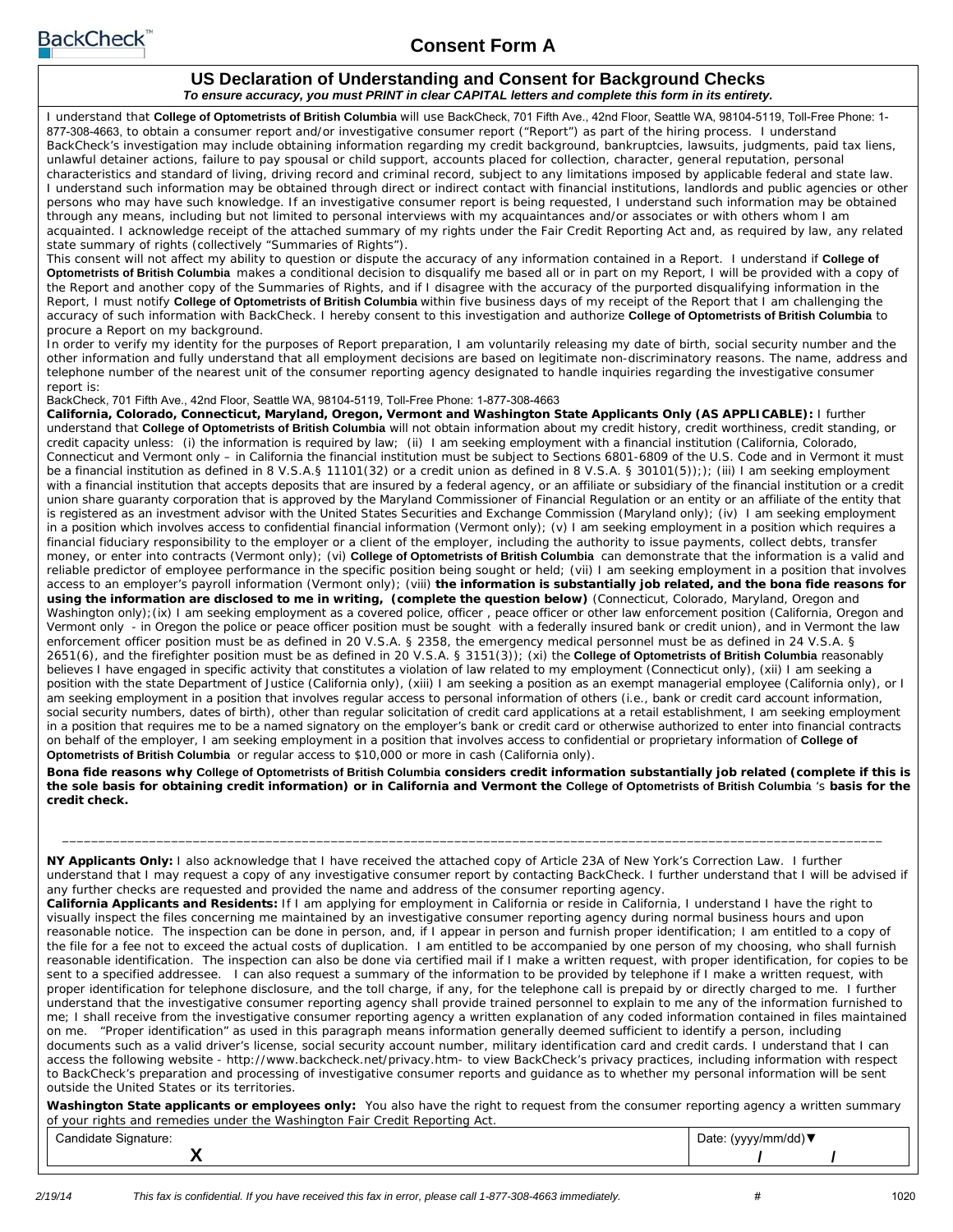

# **Consent Form B**

| Declaration of Understanding and Consent for Background Checks<br>To ensure accuracy, you must PRINT in clear CAPITAL letters and complete this form in its entirety. |                                                                                    |       |          |                                      |  |                        |                     |  |
|-----------------------------------------------------------------------------------------------------------------------------------------------------------------------|------------------------------------------------------------------------------------|-------|----------|--------------------------------------|--|------------------------|---------------------|--|
| I hereby consent to this investigation and authorize College of Optometrists of British Columbia to procure a Report on my background.                                |                                                                                    |       |          |                                      |  |                        |                     |  |
| Given Name(s): ▼                                                                                                                                                      |                                                                                    |       |          | Middle Name(s): $\blacktriangledown$ |  |                        |                     |  |
| Surname: $\blacktriangledown$                                                                                                                                         |                                                                                    |       |          |                                      |  | Gender:<br>Check One 国 | Female<br>Male      |  |
| Maiden Name: ▼                                                                                                                                                        | Alias First Name: ▼                                                                |       |          | Alias Middle Name: ▼                 |  | Alias Last Name: ▼     |                     |  |
| Current Address: ▼                                                                                                                                                    |                                                                                    |       |          |                                      |  |                        |                     |  |
| Unit #                                                                                                                                                                | Street#                                                                            |       |          | <b>Street Name</b>                   |  |                        | Zip Code            |  |
| Current Address Continued: ▼                                                                                                                                          |                                                                                    |       |          |                                      |  | Years at<br>Address    |                     |  |
| City                                                                                                                                                                  |                                                                                    | State |          | Country                              |  |                        |                     |  |
| Previous Address - if less than 7 years ago: ▼                                                                                                                        |                                                                                    |       |          |                                      |  |                        |                     |  |
| Unit #                                                                                                                                                                | Street#                                                                            |       |          | <b>Street Name</b>                   |  |                        | Zip Code            |  |
| Previous Address Continued: ▼                                                                                                                                         |                                                                                    |       |          |                                      |  |                        | Years at<br>Address |  |
| City                                                                                                                                                                  |                                                                                    | State |          | Country                              |  |                        |                     |  |
|                                                                                                                                                                       | Date of Birth: (yyyy/mm/dd) ▼<br>US Social Security Number: ▼<br>E-Mail Address: ▼ |       |          |                                      |  |                        |                     |  |
| Driver License Number: ▼                                                                                                                                              |                                                                                    |       | State: ▼ | Telephone Number: ▼                  |  | Ext                    |                     |  |
| Please print your full name: ▼                                                                                                                                        |                                                                                    |       |          |                                      |  |                        |                     |  |
| Candidate Signature:<br>Date: (yyyy/mm/dd) ▼<br>X                                                                                                                     |                                                                                    |       |          |                                      |  |                        |                     |  |
|                                                                                                                                                                       |                                                                                    |       |          |                                      |  |                        |                     |  |
| California, Maine, Massachusetts, Minnesota, New Jersey and Oklahoma Residents Only:                                                                                  |                                                                                    |       |          |                                      |  |                        |                     |  |
| If you would like to receive a copy of your consumer report obtained by BackCheck, please indicate by checking the following box:                                     |                                                                                    |       |          |                                      |  |                        |                     |  |
| Signature:<br>Date: (yyyy/mm/dd) $\nabla$<br>Yes<br><b>No</b><br>X                                                                                                    |                                                                                    |       |          |                                      |  |                        |                     |  |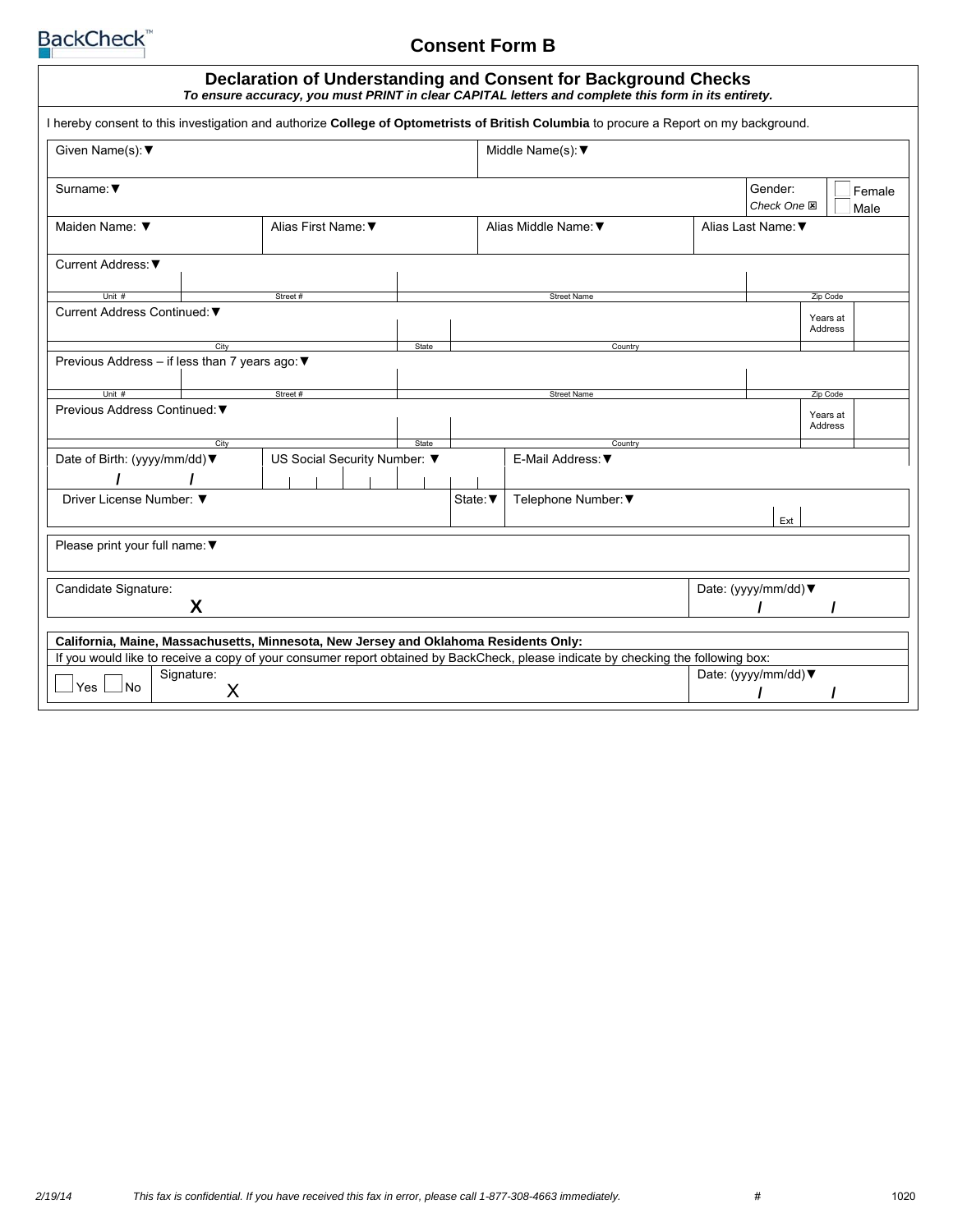**BackCheck**™

| <b>Consent for Disclosure of Personal Information</b><br>10 Year Address History<br>To ensure accuracy, you must PRINT in clear CAPITAL letters and complete this form in its entirety. |                                                                    |       |                    |                                 |
|-----------------------------------------------------------------------------------------------------------------------------------------------------------------------------------------|--------------------------------------------------------------------|-------|--------------------|---------------------------------|
|                                                                                                                                                                                         | Previous Address - if less than 10 years ago: ▼                    |       |                    |                                 |
| 1                                                                                                                                                                                       | Unit #<br>Street#<br>Previous Address Continued: ▼                 |       | <b>Street Name</b> | Zip Code<br>Years at<br>Address |
|                                                                                                                                                                                         | City                                                               | State | Country            |                                 |
|                                                                                                                                                                                         | Previous Address - if less than 10 years ago: ▼                    |       |                    |                                 |
| $\mathbf{2}$                                                                                                                                                                            | Unit #<br>Street#<br>Previous Address Continued: ▼                 |       | <b>Street Name</b> | Zip Code<br>Years at<br>Address |
|                                                                                                                                                                                         | City                                                               | State | Country            |                                 |
|                                                                                                                                                                                         | Previous Address – if less than 10 years ago: $\blacktriangledown$ |       |                    |                                 |
| 3                                                                                                                                                                                       | Unit #<br>Street#<br>Previous Address Continued: ▼                 |       | <b>Street Name</b> | Zip Code<br>Years at<br>Address |
|                                                                                                                                                                                         | City                                                               | State | Country            |                                 |
|                                                                                                                                                                                         | Previous Address - if less than 10 years ago: ▼                    |       |                    |                                 |
| 4                                                                                                                                                                                       | Unit #<br>Street#<br>Previous Address Continued: ▼                 |       | <b>Street Name</b> | Zip Code<br>Years at<br>Address |
|                                                                                                                                                                                         | City                                                               | State | Country            |                                 |
|                                                                                                                                                                                         | Previous Address - if less than 10 years ago: ▼<br>Unit #          |       |                    |                                 |
| 5                                                                                                                                                                                       | Street#<br>Previous Address Continued: ▼                           |       | <b>Street Name</b> | Zip Code<br>Years at<br>Address |
|                                                                                                                                                                                         | City                                                               | State | Country            |                                 |
|                                                                                                                                                                                         | Previous Address - if less than 10 years ago: ▼                    |       |                    |                                 |
| 6                                                                                                                                                                                       | Unit #<br>Street #<br>Previous Address Continued: ▼                |       | <b>Street Name</b> | Zip Code<br>Years at<br>Address |
|                                                                                                                                                                                         | City                                                               | State | Country            |                                 |
|                                                                                                                                                                                         | Previous Address - if less than 10 years ago: ▼                    |       |                    |                                 |
| $\overline{7}$                                                                                                                                                                          | Unit #<br>Street #<br>Previous Address Continued: ▼                |       | <b>Street Name</b> | Zip Code<br>Years at            |
|                                                                                                                                                                                         | City                                                               | State | Country            | Address                         |
|                                                                                                                                                                                         | Previous Address - if less than 10 years ago: ▼                    |       |                    |                                 |
| 8                                                                                                                                                                                       | Unit #<br>Street#                                                  |       | <b>Street Name</b> | Zip Code                        |
|                                                                                                                                                                                         | Previous Address Continued: ▼                                      |       |                    | Years at<br>Address             |
| City<br>State<br>Country                                                                                                                                                                |                                                                    |       |                    |                                 |
| Previous Address - if less than 10 years ago: ▼                                                                                                                                         |                                                                    |       |                    |                                 |
| 9                                                                                                                                                                                       | Unit #<br>Street#<br>Previous Address Continued: ▼                 |       | <b>Street Name</b> | Zip Code<br>Years at            |
|                                                                                                                                                                                         | City                                                               | State | Country            | Address                         |
|                                                                                                                                                                                         | Applicant Signature:<br>X                                          |       |                    | Date: (yyyy/mm/dd) ▼            |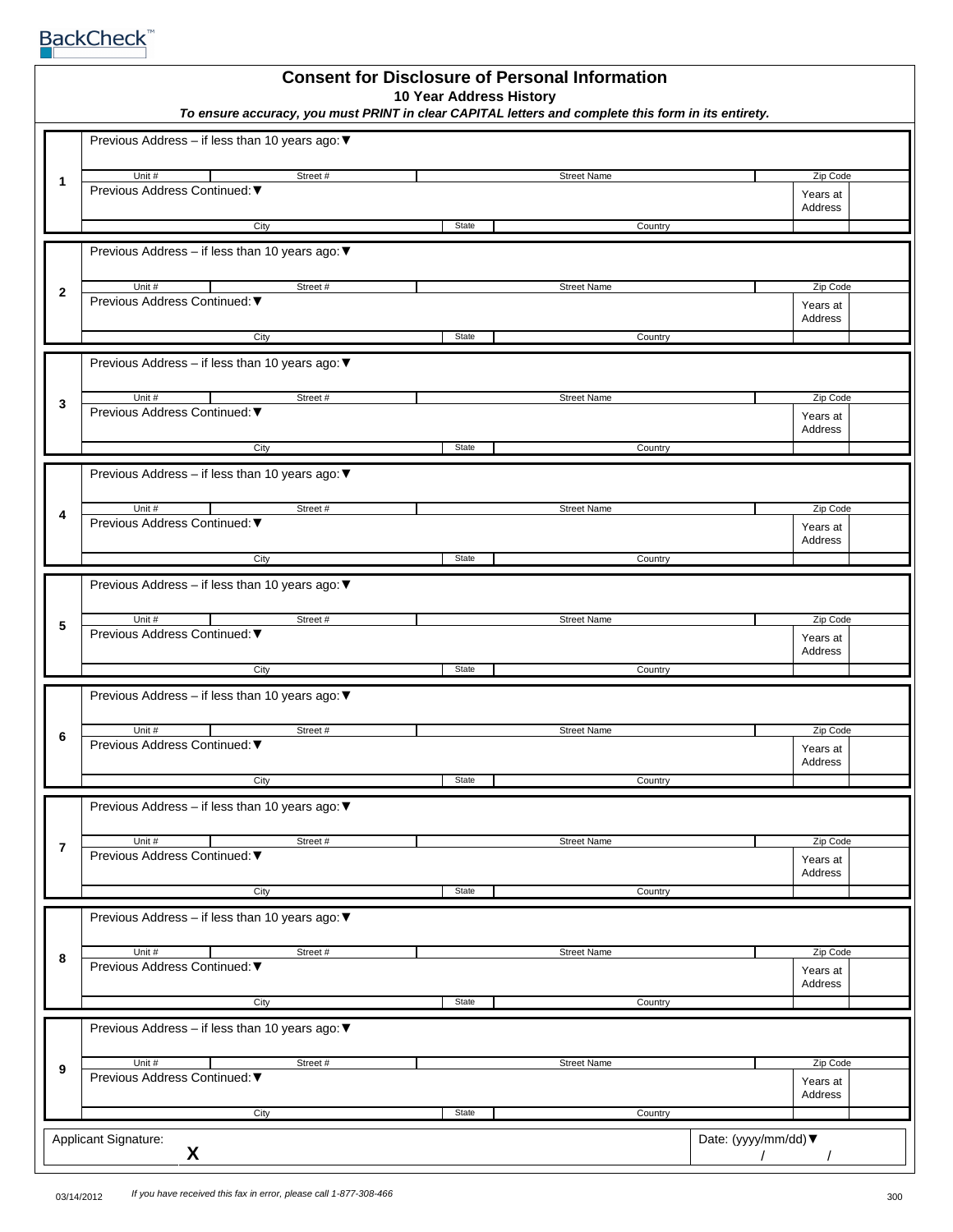### *Para informacion en espanol, visite www.consumerfinance.gov/learnmore o escribe a la Consumer Financial Protection Bureau, 1700 G Street N.W., Washington, DC 20006.*

### **A Summary of Your Rights Under the Fair Credit Reporting Act**

The federal Fair Credit Reporting Act (FCRA) promotes the accuracy, fairness, and privacy of information in the files of consumer reporting agencies. There are many types of consumer reporting agencies, including credit bureaus and specialty agencies (such as agencies that sell information about check writing histories, medical records, and rental history records). Here is a summary of your major rights under the FCRA. **For more information, including information about additional rights, go to www.consumerfinance.gov/learnmore or write to: Consumer Financial Protection Bureau, 1700 G Street N.W., Washington, DC 20006.**

• **You must be told if information in your file has been used against you.** Anyone who uses a credit report or another type of consumer report to deny your application for credit, insurance, or employment – or to take another adverse action against you – must tell you, and must give you the name, address, and phone number of the agency that provided the information.

• **You have the right to know what is in your file.** You may request and obtain all the information about you in the files of a consumer reporting agency (your "file disclosure"). You will be required to provide proper identification, which may include your Social Security number. In many cases, the disclosure will be free. You are entitled to a free file disclosure if: • a person has taken adverse action against you because of information in your credit report;

- you are the victim of identity theft and place a fraud alert in your file;
- your file contains inaccurate information as a result of fraud;
- you are on public assistance;
- you are unemployed but expect to apply for employment within 60 days.

In addition, all consumers are entitled to one free disclosure every 12 months upon request from each nationwide credit bureau and from nationwide specialty consumer reporting agencies. See www.consumerfinance.gov/learnmore for additional information.

• **You have the right to ask for a credit score.** Credit scores are numerical summaries of your credit-worthiness based on information from credit bureaus. You may request a credit score from consumer reporting agencies that create scores or distribute scores used in residential real property loans, but you will have to pay for it. In some mortgage transactions, you will receive credit score information for free from the mortgage lender.

• **You have the right to dispute incomplete or inaccurate information.** If you identify information in your file that is incomplete or inaccurate, and report it to the consumer reporting agency, the agency must investigate unless your dispute is frivolous. See www.consumerfinance.gov/learnmore for an explanation of dispute procedures.

• **Consumer reporting agencies must correct or delete inaccurate, incomplete, or unverifiable information.**  Inaccurate, incomplete or unverifiable information must be removed or corrected, usually within 30 days. However, a consumer reporting agency may continue to report information it has verified as accurate.

• **Consumer reporting agencies may not report outdated negative information.** In most cases, a consumer reporting agency may not report negative information that is more than seven years old, or bankruptcies that are more than 10 years old.

• **Access to your file is limited.** A consumer reporting agency may provide information about you only to people with a valid need – usually to consider an application with a creditor, insurer, employer, landlord, or other business. The FCRA specifies those with a valid need for access.

• **You must give your consent for reports to be provided to employers.** A consumer reporting agency may not give out information about you to your employer, or a potential employer, without your written consent given to the employer. Written consent generally is not required in the trucking industry. For more information, go to www.consumerfinance.gov/learnmore.

• **You may limit "prescreened" offers of credit and insurance you get based on information in your credit report.**  Unsolicited "prescreened" offers for credit and insurance must include a toll-free phone number you can call if you choose to remove your name and address from the lists these offers are based on. You may opt-out with the nationwide credit bureaus at 1-888-567-8688.

• **You may seek damages from violators.** If a consumer reporting agency, or, in some cases, a user of consumer reports or a furnisher of information to a consumer reporting agency violates the FCRA, you may be able to sue in state or federal court.